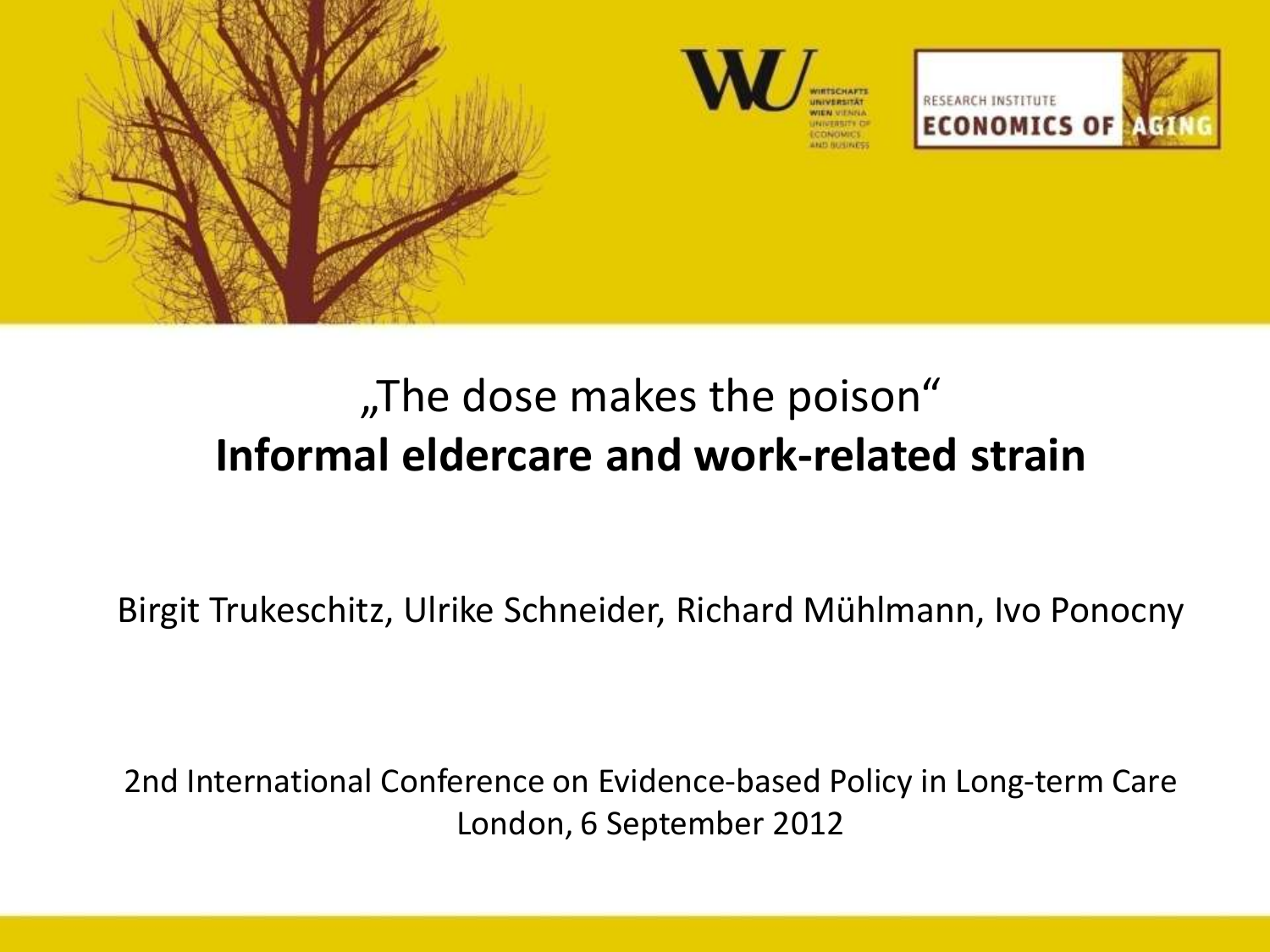

Philippus Aureolus Theophrastus Bombast von Hohenheim

> called **Paracelsus**

physician, alchemist and philosopher (1493-1541)

*Dosis sola venenum facit.*

*The dose alone makes the poison.* 



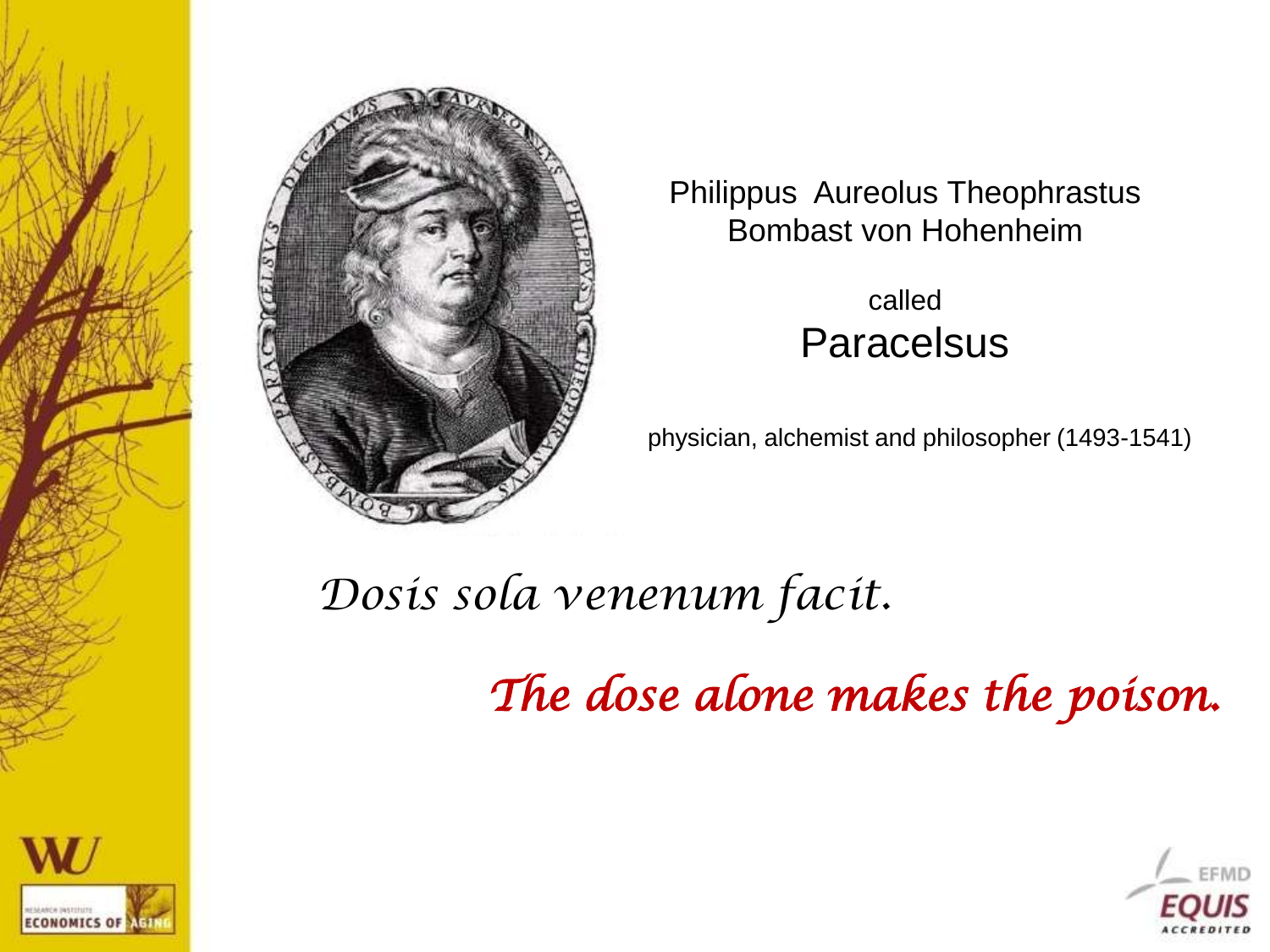

**Outline** 

 Combining work and eldercare: What do we know?  $\triangleright$  Research question

 $\triangleright$  Framework for the analysis

 $\triangleright$  Data Measures / Methods

 $\triangleright$  Results  $\triangleright$  Conclusion

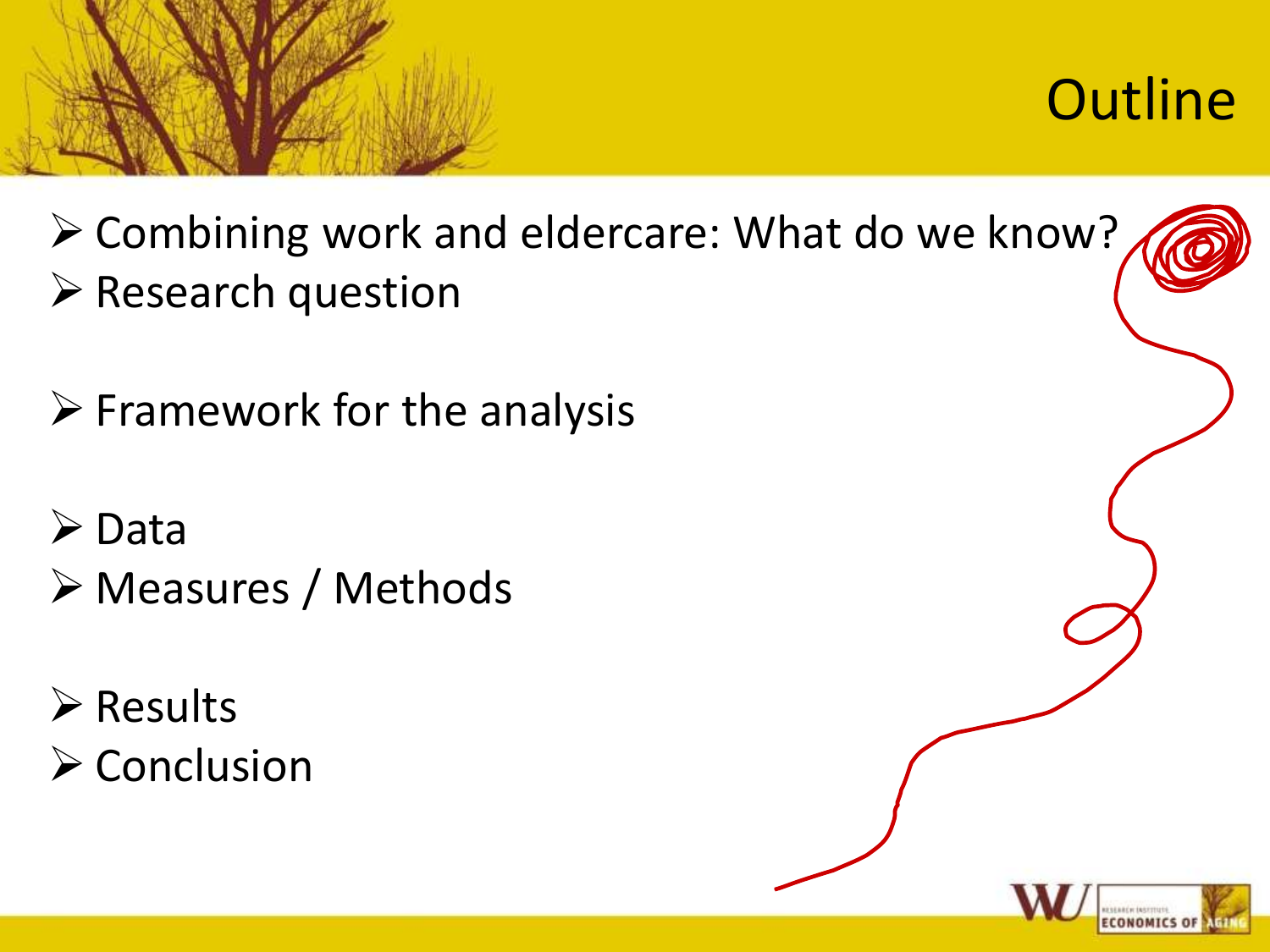# Combining work and eldercare: An increasingly common phenomenon …



© Pammesberger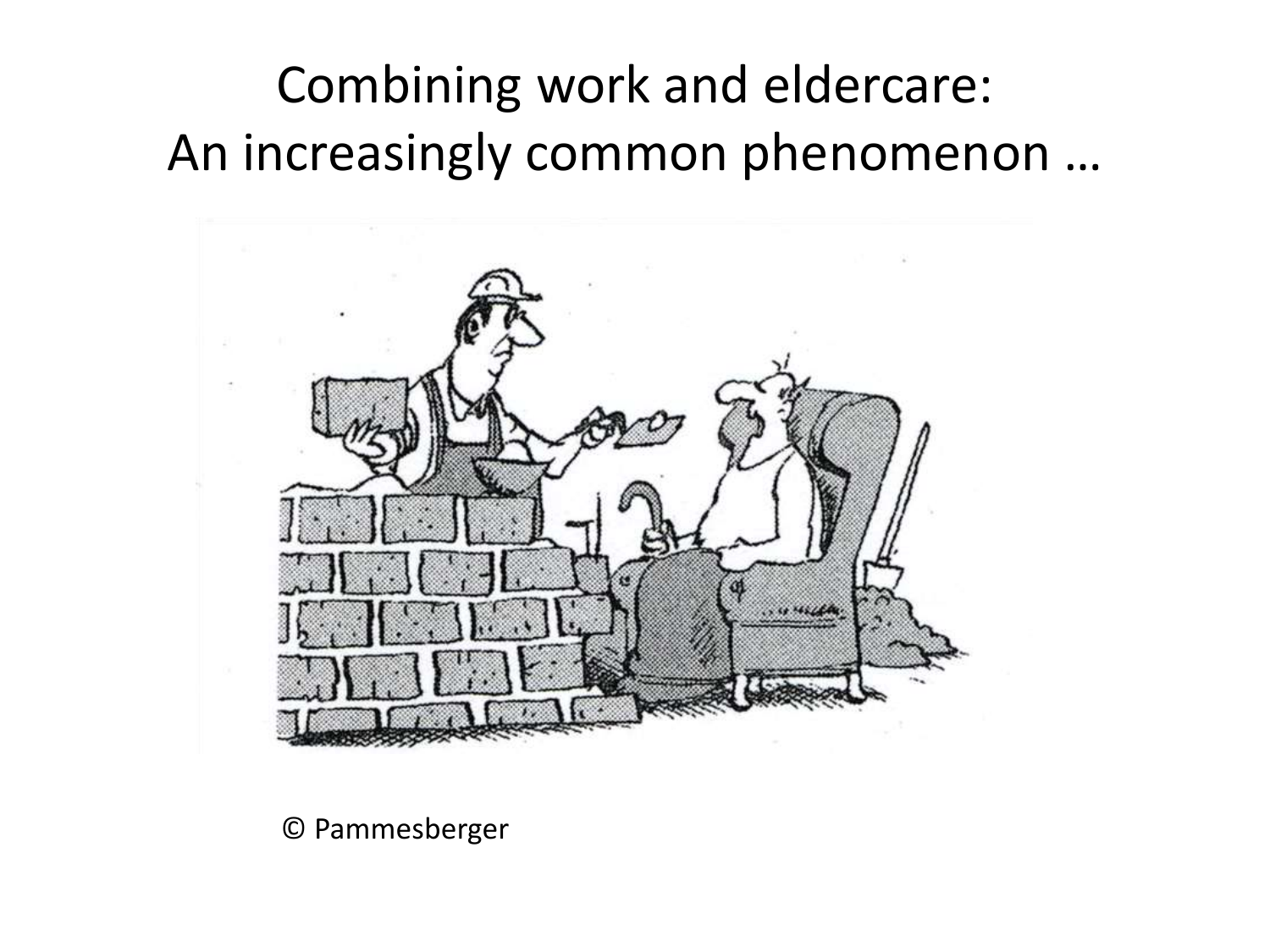## **Previous work & research question**

# **Evidence: Informal eldercare & work performance:**

- negative effects (majority of literature)
- positive effects (some evidence)

# **Research Question**

How does informal eldercare affect work-related strain?

= What characteristics of informal eldercare are positively/negatively associated with work-related strain?

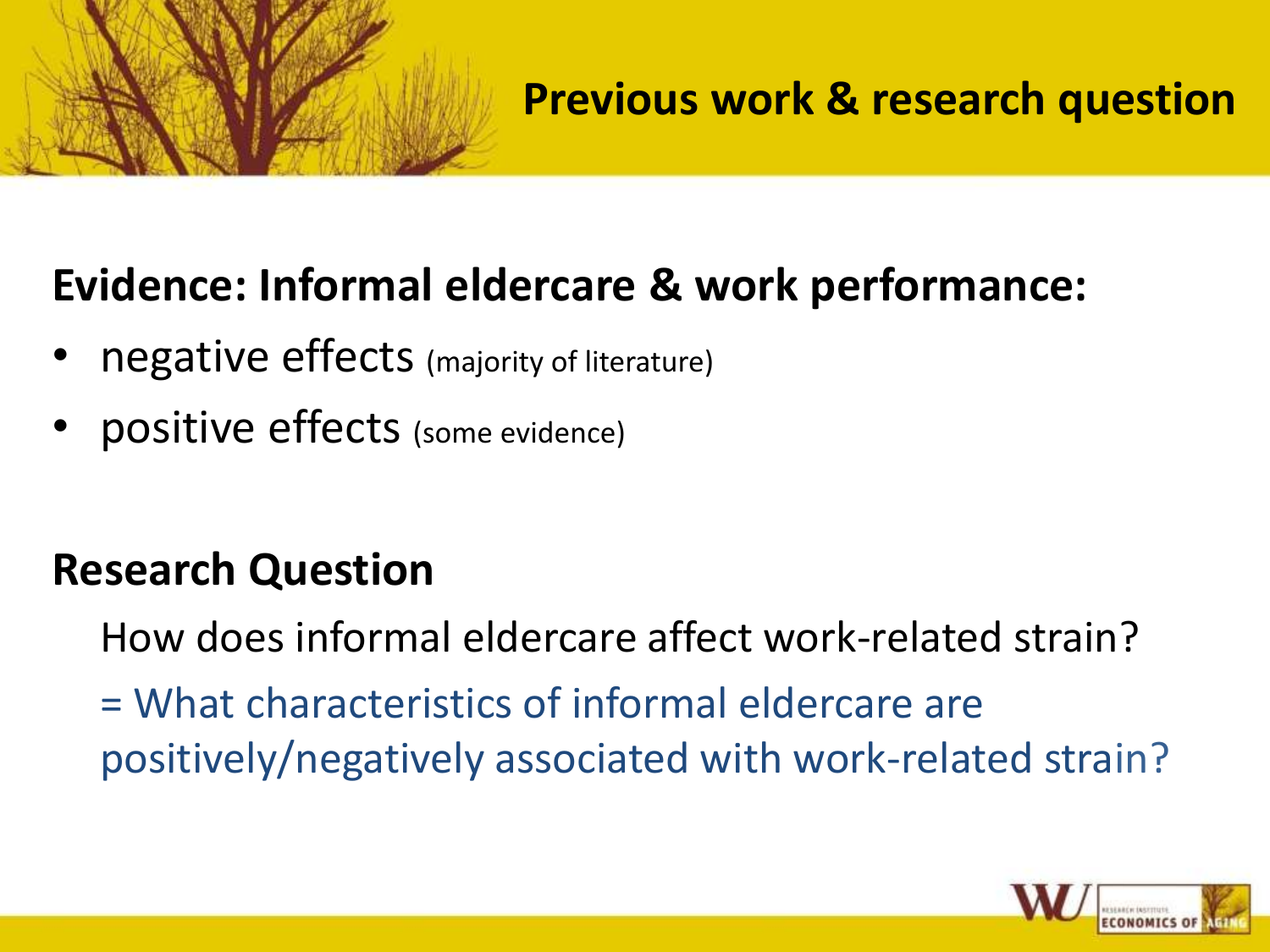

**Framework for the analysis**

## **Informal eldercare as a source of stress**

negative and positive consequences consequences of stress = strain

**Two contradicting hypotheses** (Matire/Stephens 2003) **Competing demands hypothesis Expansion hypothesis**

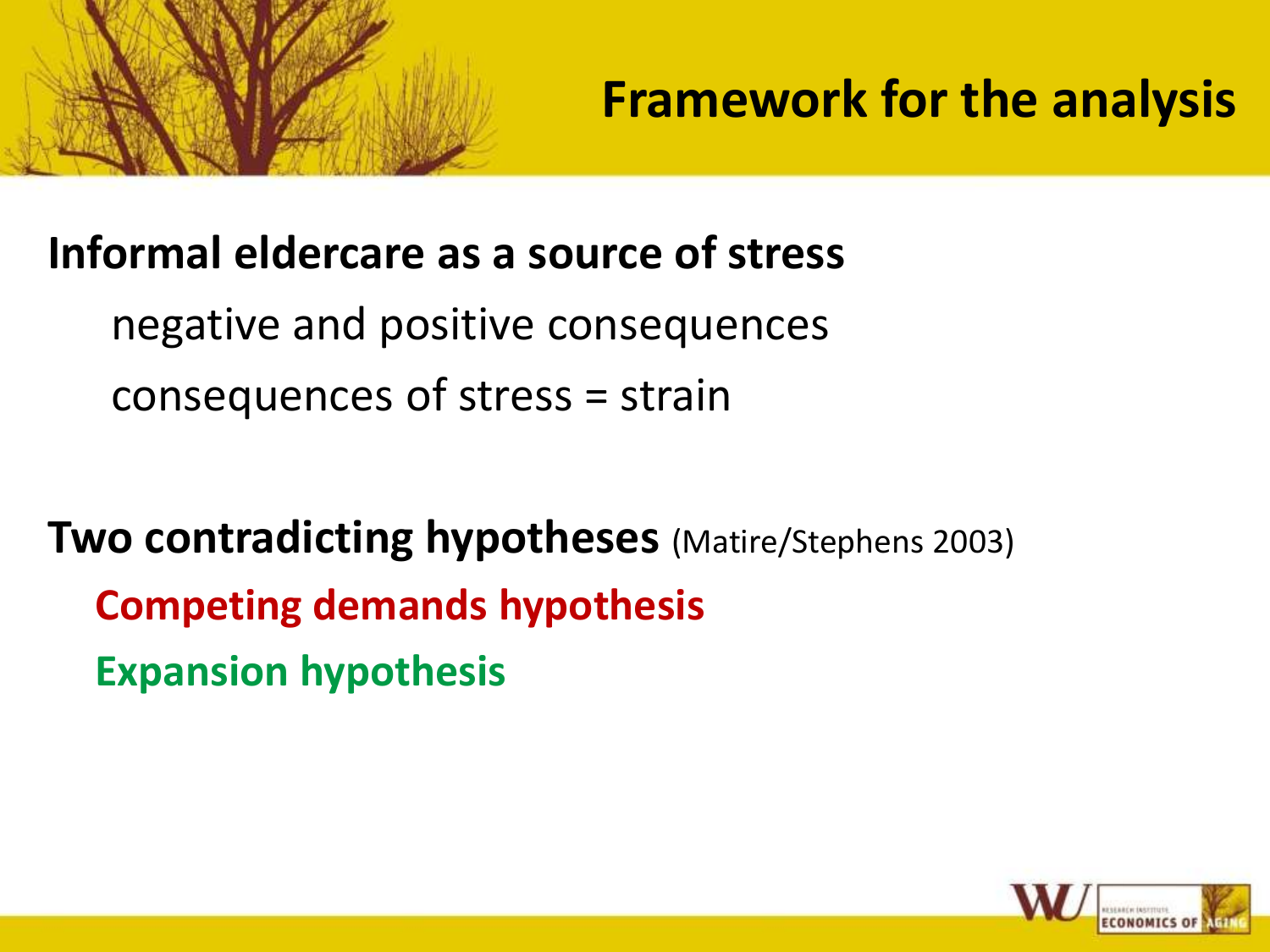

**Eldercare-to-work-conflict: empirical evidence (I)**

#### **Negative impact of informal eldercare on workplace behaviour**

- **stress and overload reduce workplace productivity** (Pickard 2004; Smith 2004)
- **conflicts with fellow workers** (Chesley/Moen 2006)
- **diminished recreation opportunities, less healthy lifestyle, higher risk of illness** (e.g.Gilhooly/Redpath 1997; Couch/Daly et al. 1999, Burton/Chen et al. 2004, Ponocny et al. 2010)

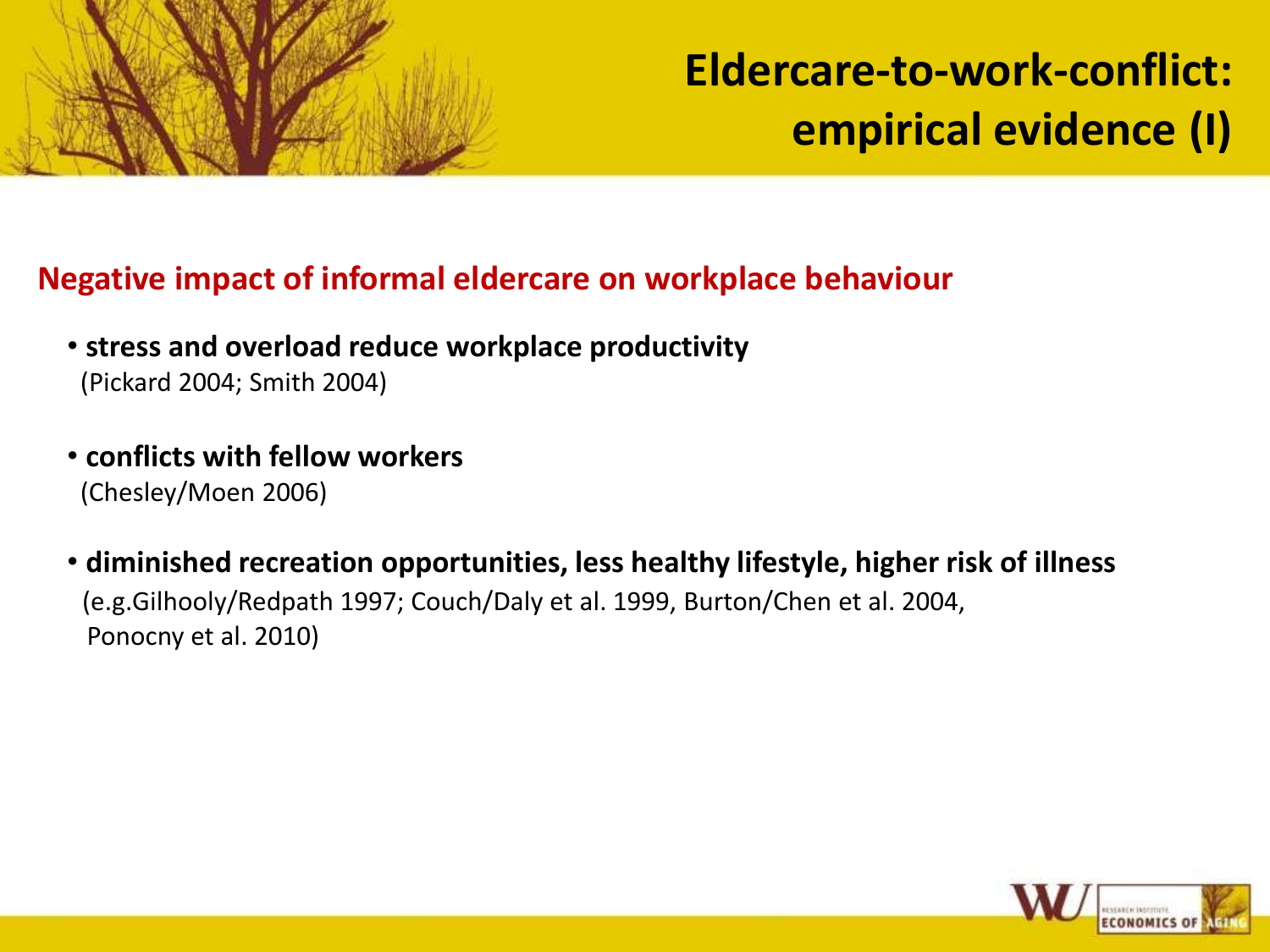

**Eldercare-to-work-conflict: empirical evidence (II)**

**Positive impact of informal eldercare on workplace behaviour**

- **coping with high demands causes feelings of mastery and competence**  (e. g. Scharlach 1994)
- • **improved self-management skills** (e.g. Dawid/Ludescher et al. 2008)

#### •**respite effect**

(e.g. Arksey 2002; Carmichael/Charles 2003; Heitmueller 2007)

• **need to cover the cost of care to a family member increases work attachment** (e.g. Dawid/Ludescher et al. 2007, Heitmueller 2007)

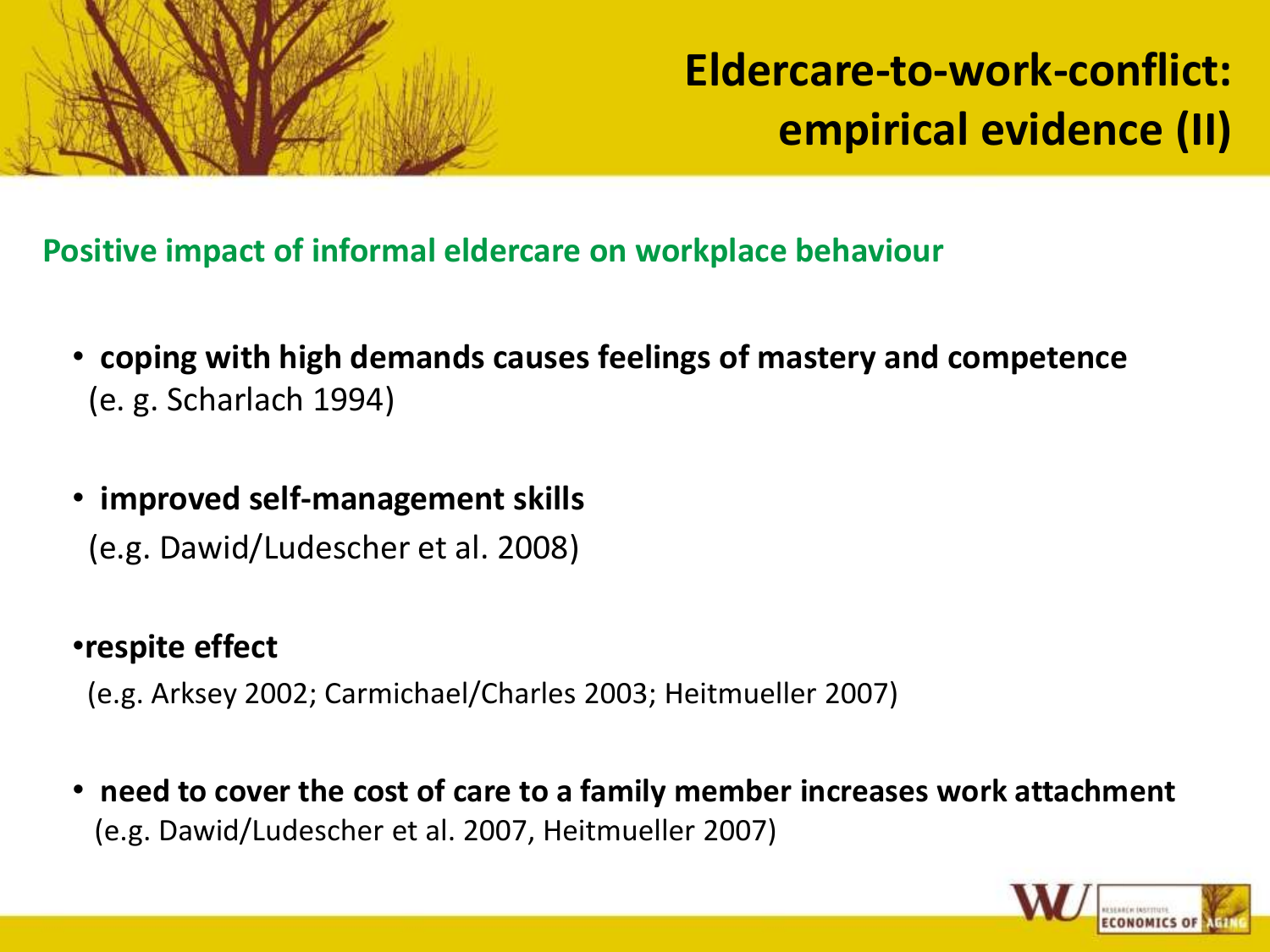

## **Research question**

How does informal eldercare affect work-related strain?



# = What characteristics of informal eldercare are positively/negatively associated with work-related strain?

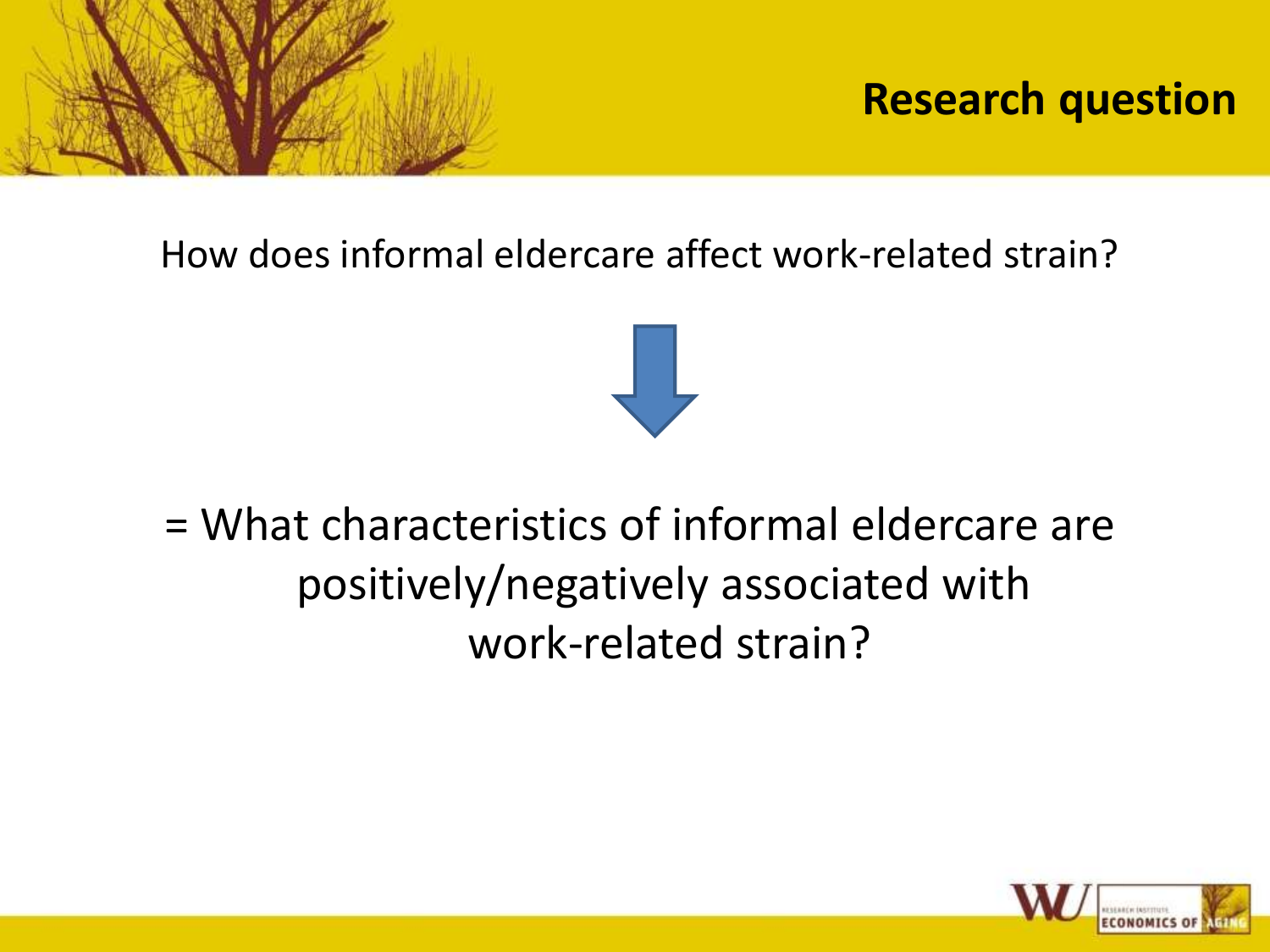## **Data – survey design**



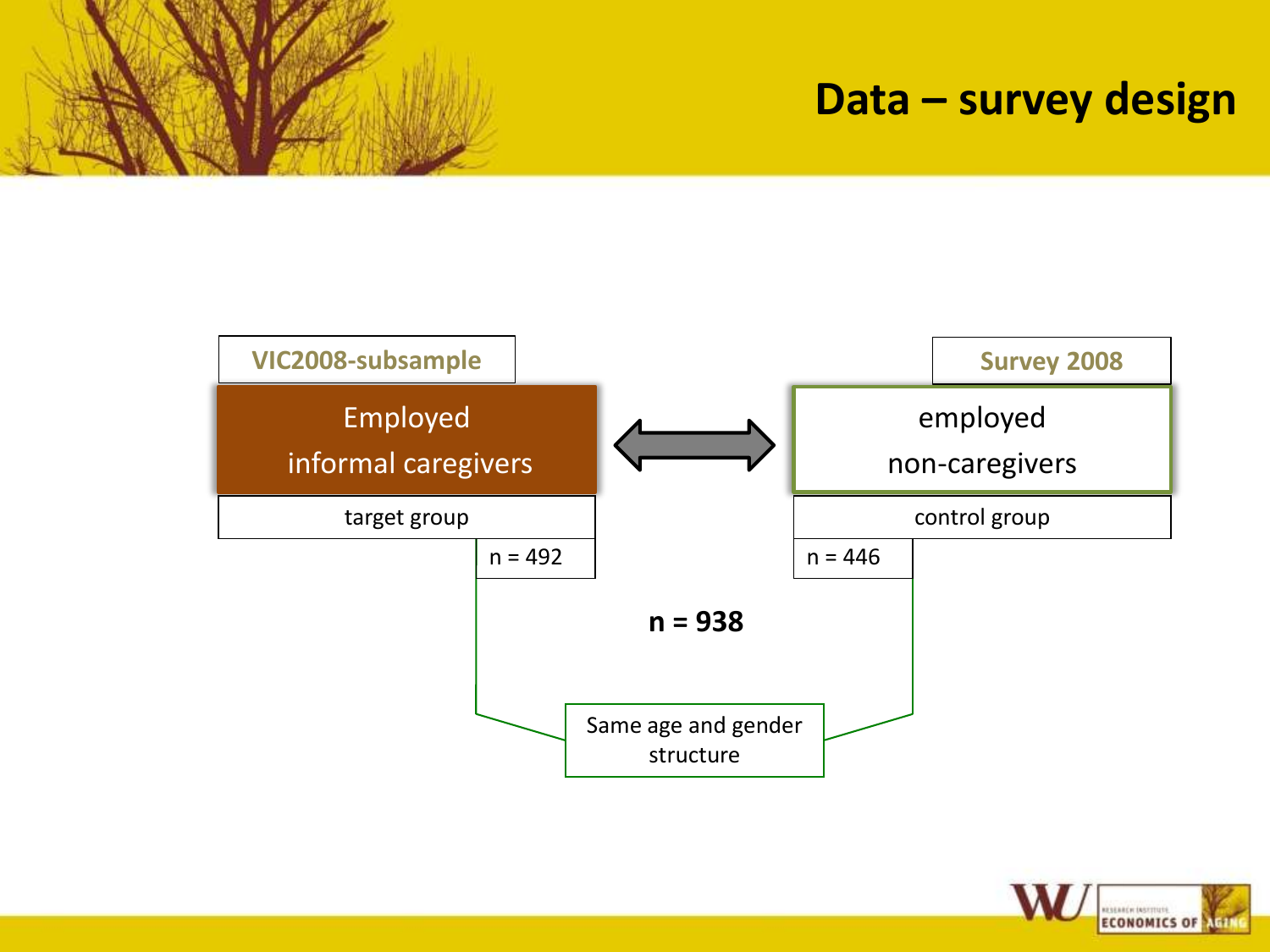

# **Sample description**

**(selected variables)**

#### **Employed informal carer and employed non-carer in the sample…**

- …are experienced workers.
- …have the same age structure.
- …have the same gender structure.

| <b>Indicator</b>        | <b>Caregivers</b> | <b>Non-caregivers</b> | p-value |
|-------------------------|-------------------|-----------------------|---------|
| Average age             | 50 years          | 50 years              | 0,892   |
| Gender                  | 69% women         | 73% women             | 0,092   |
| Average work experience | 29 years          | 28 years              | 0,060   |

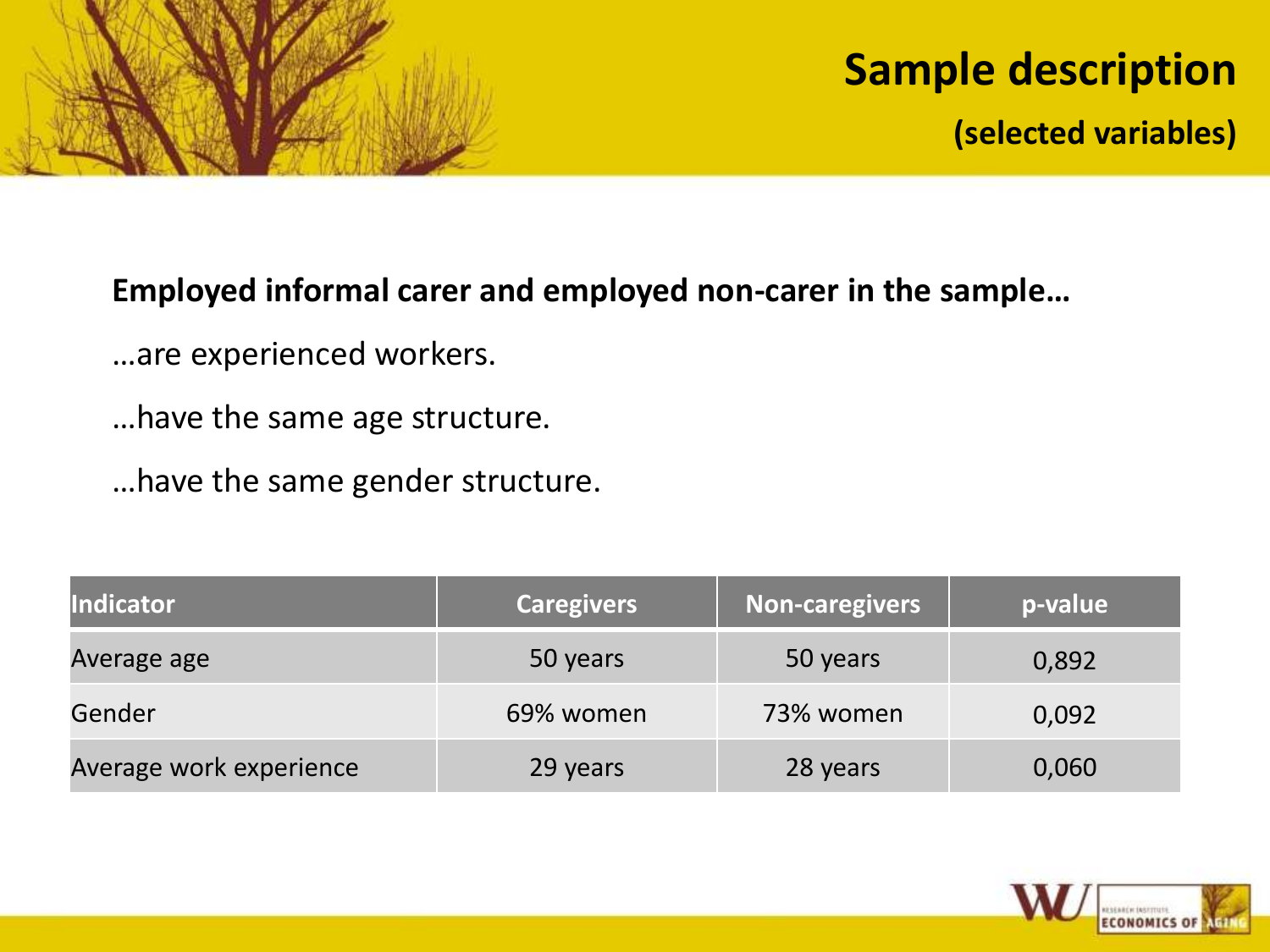## dependent variable **work-related strain**

#### **during the last three working weeks, how often…**

- "have you been unable to finish your tasks on time"
- "did you make mistakes at tasks you can normally cope with easily"
- " have you been affected at work by pain or fatigue"
- "have you had unusual problems coping with stressful situations" and
- "have you experienced situations to be stressful faster than usual"

"never", "1-2 times", "3-5 times", "6-8 times" and "more often"

**ECONOMICS OF** 

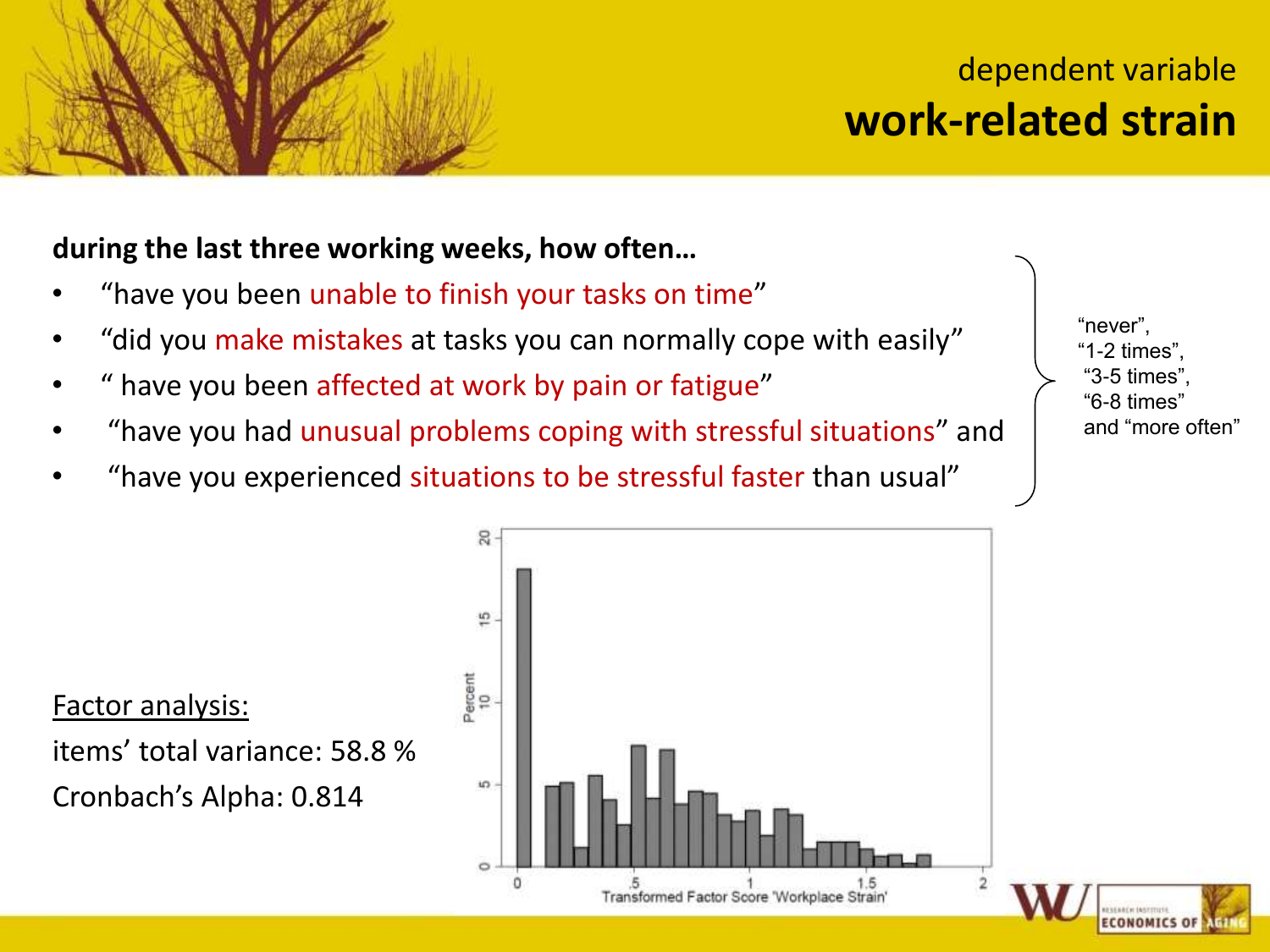

## **Estimation model**

#### **Tobit model**



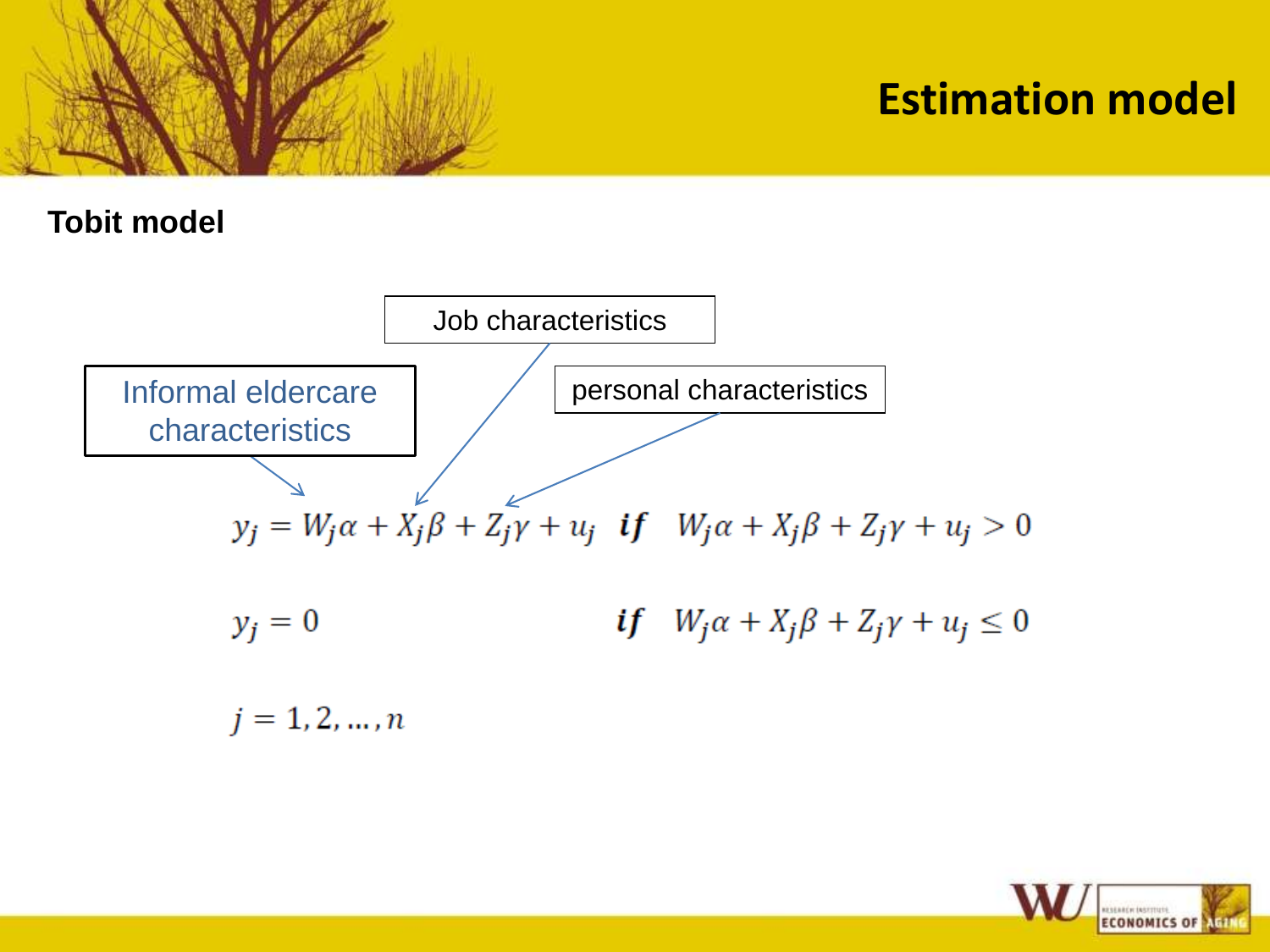

Main explanatory variables: **informal eldercare**

- **Carer identifier**: Yes/No
- **Care burden**: short version of Zarit Burden Interview (Bédard et al. 2001), factor scores
- **Care hours** per week

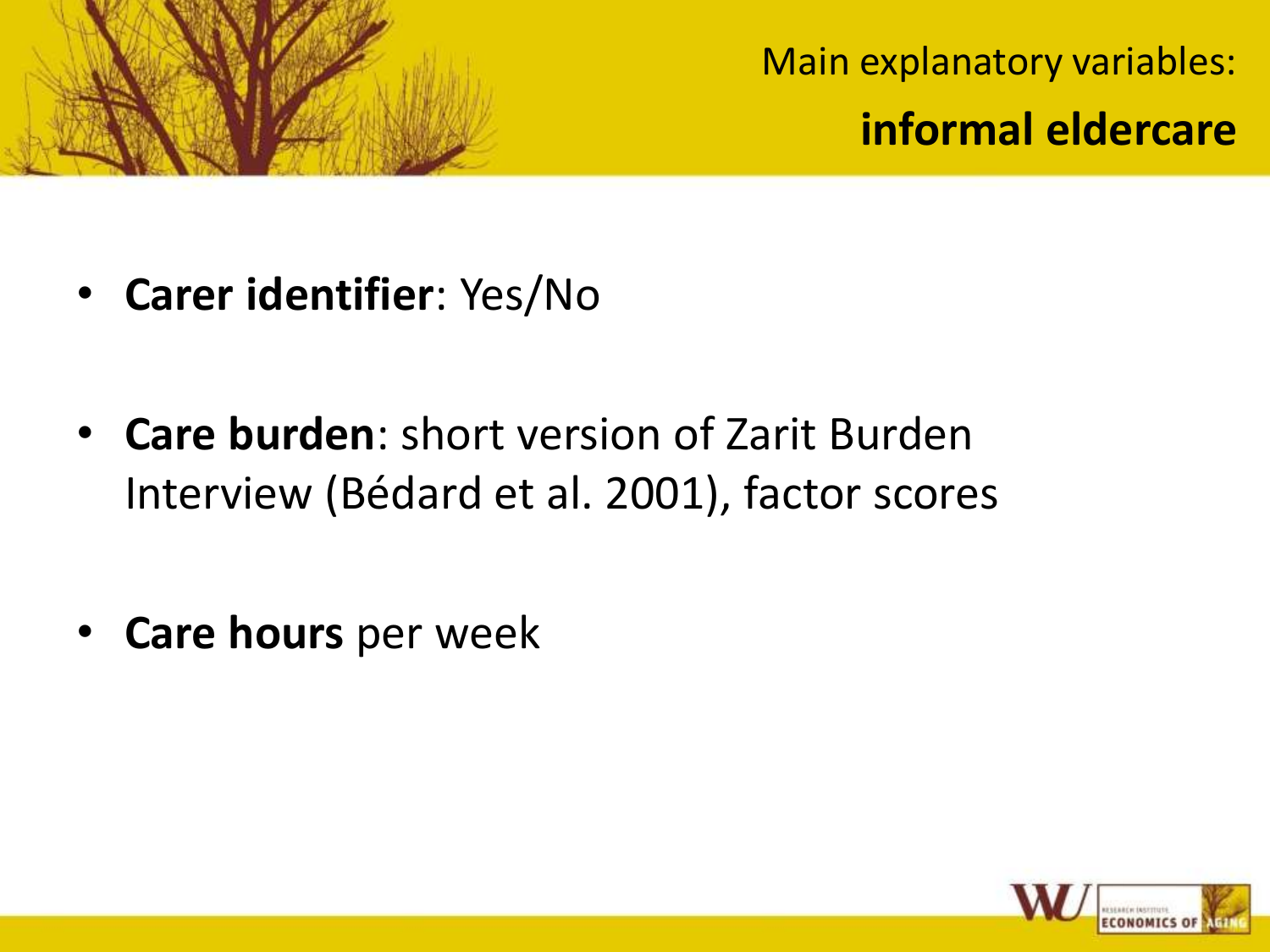# **Hypotheses**

## • **Competing demands hypotheses:**

- If **care burden** is related to work-related strain then workers stating a higher care burden will experience **higher work-related strain** (**hypothesis 1**).
- If **care hours** are related to work-related strain then workers who dedicate more hours per week to informal eldercare will experience **more work-related strain**. (**hypothesis 2**)
- **Expansion hypothesis** (indirect approach)
	- If there is such a beneficial effect of informal eldercare on work-related strain, then informal eldercare, measured by the **care status** and isolated from burdensome characteristics of eldercare, will be negatively associated with **work-related strain**. (**hypothesis 3**)

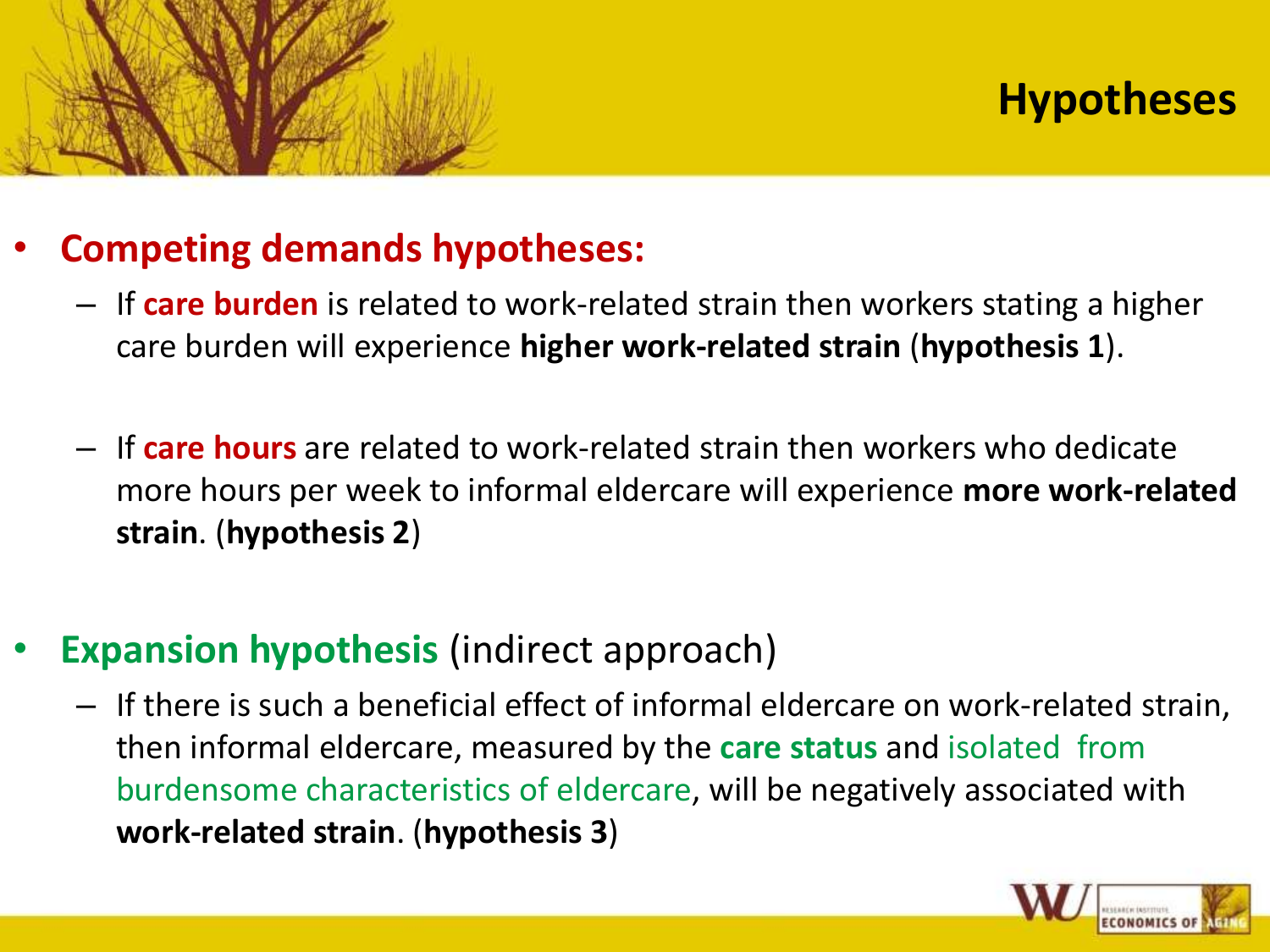# **Results**

|                                   | Work-related strain (I)<br>(transformed factor score) | <b>Work-related strain (II)</b><br>(transformed factor score) |
|-----------------------------------|-------------------------------------------------------|---------------------------------------------------------------|
|                                   | $\beta$ /sig.                                         | $\beta$ /sig.                                                 |
| <b>Care burden</b> (factor score) |                                                       | $0.124***$                                                    |
| <b>Care hours / week</b>          |                                                       | $0.002**$                                                     |
| <b>Care status</b>                | 0.922                                                 | $-0.230***$                                                   |

#### Controlled for:

n=938

**Job characteristics:** Weekly working hours (logs)<sup>\*\*</sup>, working long hours to make up for days absent\*\*\*, ISCO major group 2 (professionals)\*, years working\*, fear about job loss (more often)\*; job motivation (factor score)\*\*\*, skills at job (factor score)\*\*\*

**Personal characteristics:** Women\*, health status\*\*\*, recreation (fairly enough\*\*\*; enough\*\*\*)



Nagelkerke pseudo  $R^2$ = 0.420; Cox & Snell pseudo  $R^2$  = 0.341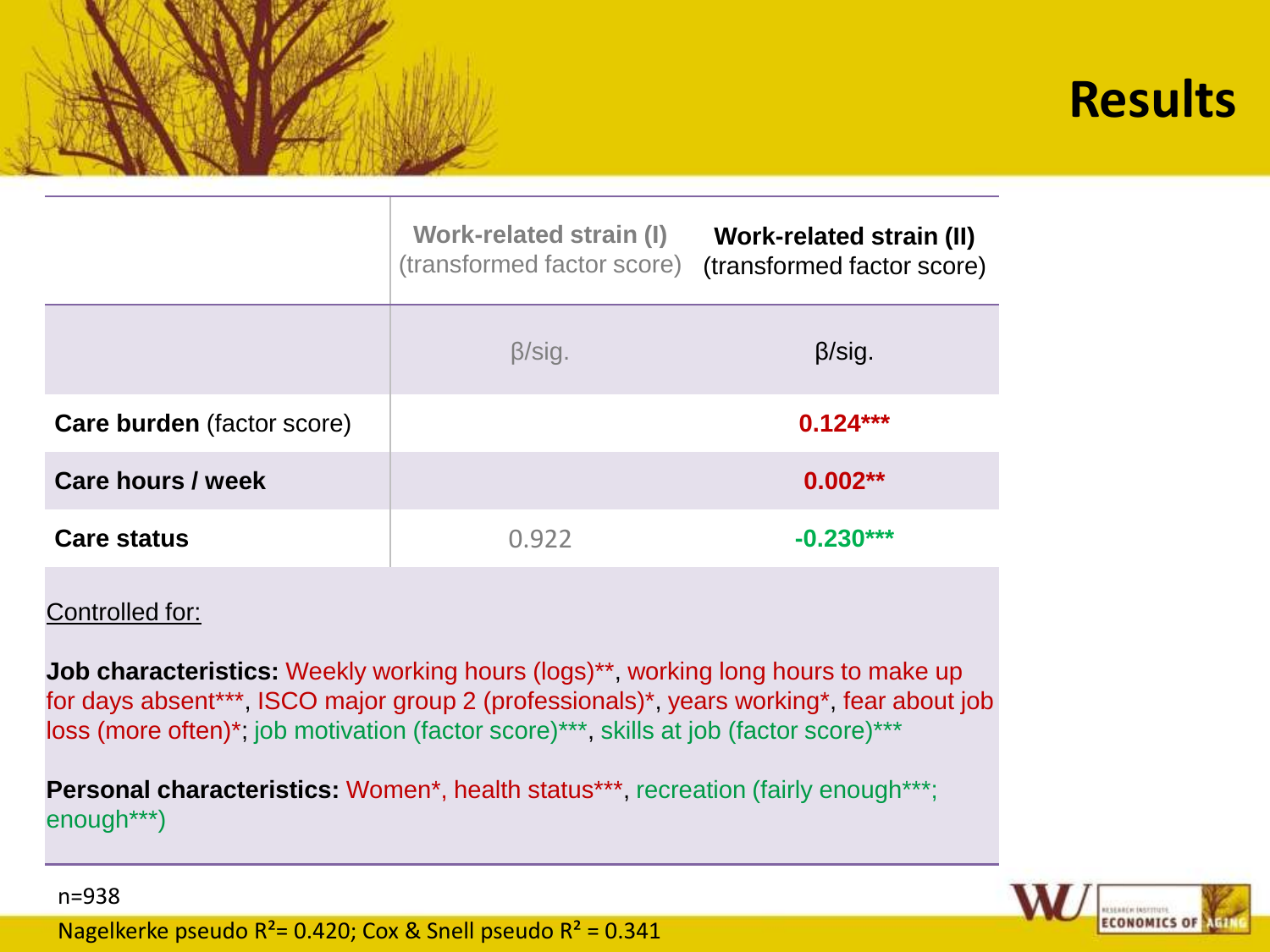

# **Conclusions**

#### **Informal eldercare is associated with work-related strain in two ways:**

- Burdensome eldercare characteristics (care burden, care hours/week) increase work-related strain
	- Lends support to the "competing demands"-hypothesis
- Eldercare isolated from its burdensome characteristics decrease work-related strain
	- Lends support to the "expansion hypothesis"

### **Taken together:**

Informal eldercare might have positive as well as negative consequences for work-related strain, depending on its characteristics

We could single out burdensome characteristics – future work needs to be done to identify beneficial characteristics of informal eldercare